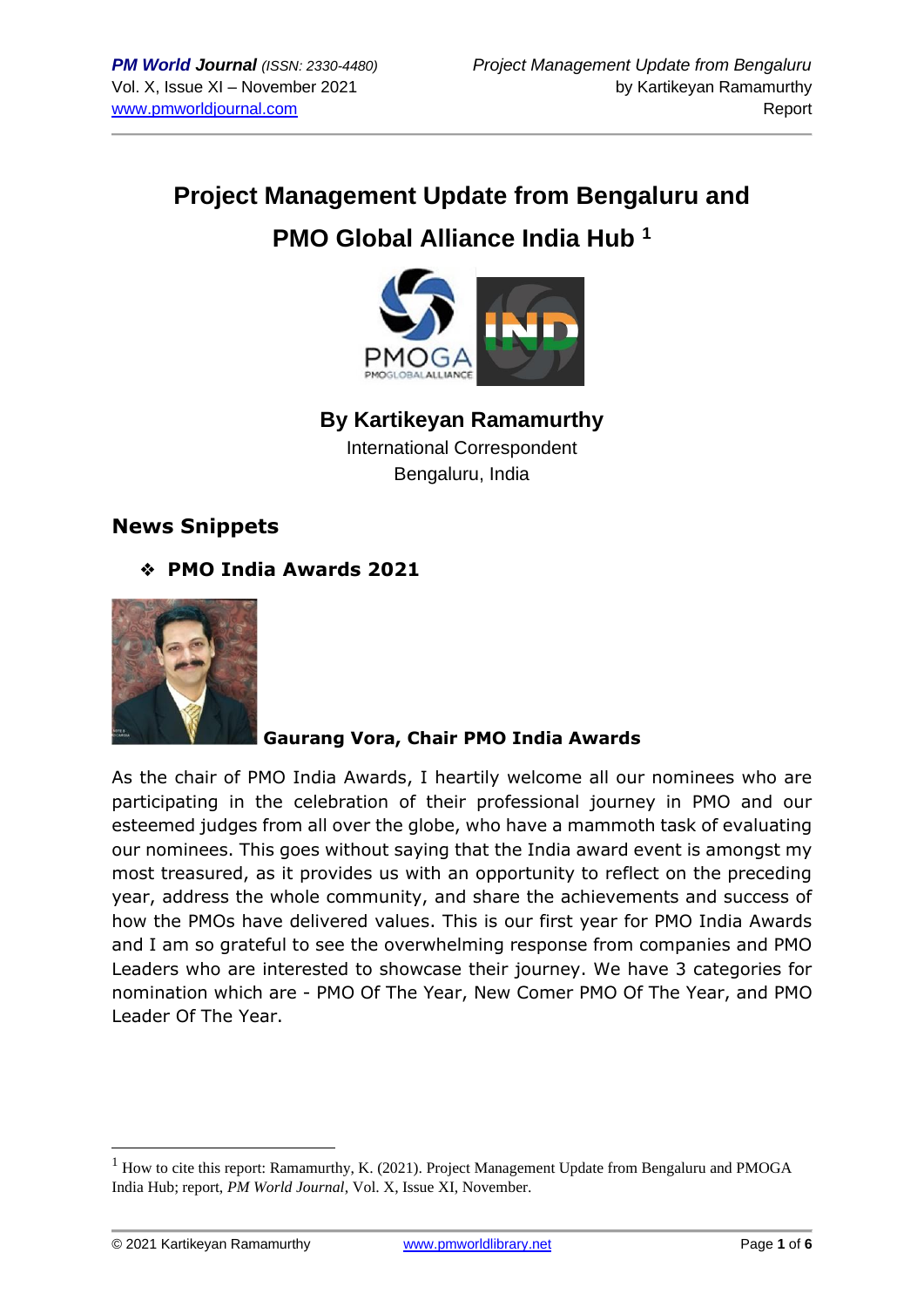#### **PMOGA - [PMO India Awards](https://www.pmoga.world/pmo-india-awards)**

#### ❖ **PMO Insights**

In our Monthly PMO Insights, held on October 3rd 2021, we were honoured to have Dr Michael Pace. He is an Executive Assistant Professor, Texas A&M University, Founder and Director, Diverging Roads Consulting. He is also the President of International Project Management Association, IPMA - USA

Dr Pace outlined 3 key points that we need to pay attention in to increase PMO Maturity. The Key Points are:-

- **Foundation**: Maturity, Longevity, Life Cycle
- **Complexity**: System and Emergent Behaviour
- **Jumping The Curve**: Catalyst For, Context of Drivers of Change



#### **Foundation**

Dr. Pace spoke about how PMOs evolved from Ad Hoc to abbreviated, organized, managed, and then high-performing. He said PMO maturity takes time and the performance of a PMO should grow in tangent with the timeline. Dr. Pace also mentioned that (based on his research) he noticed that largely PMOs take approximately 2 to 4 years to grow until it starts to decline. Thus, an organization must identify the inflection point and make interventions to ensure it can grow to the next level.

#### **Complexity**

Dr. Pace said that the Complexity can be broken into 3 parts, namely

- **Non-Linear** Difficult or Impossible to predict
- **Emergent Behaviour** Unexpected, may emerge without leadership or direction
- **Chaotic and Stochastic** small changes that can create large impacts.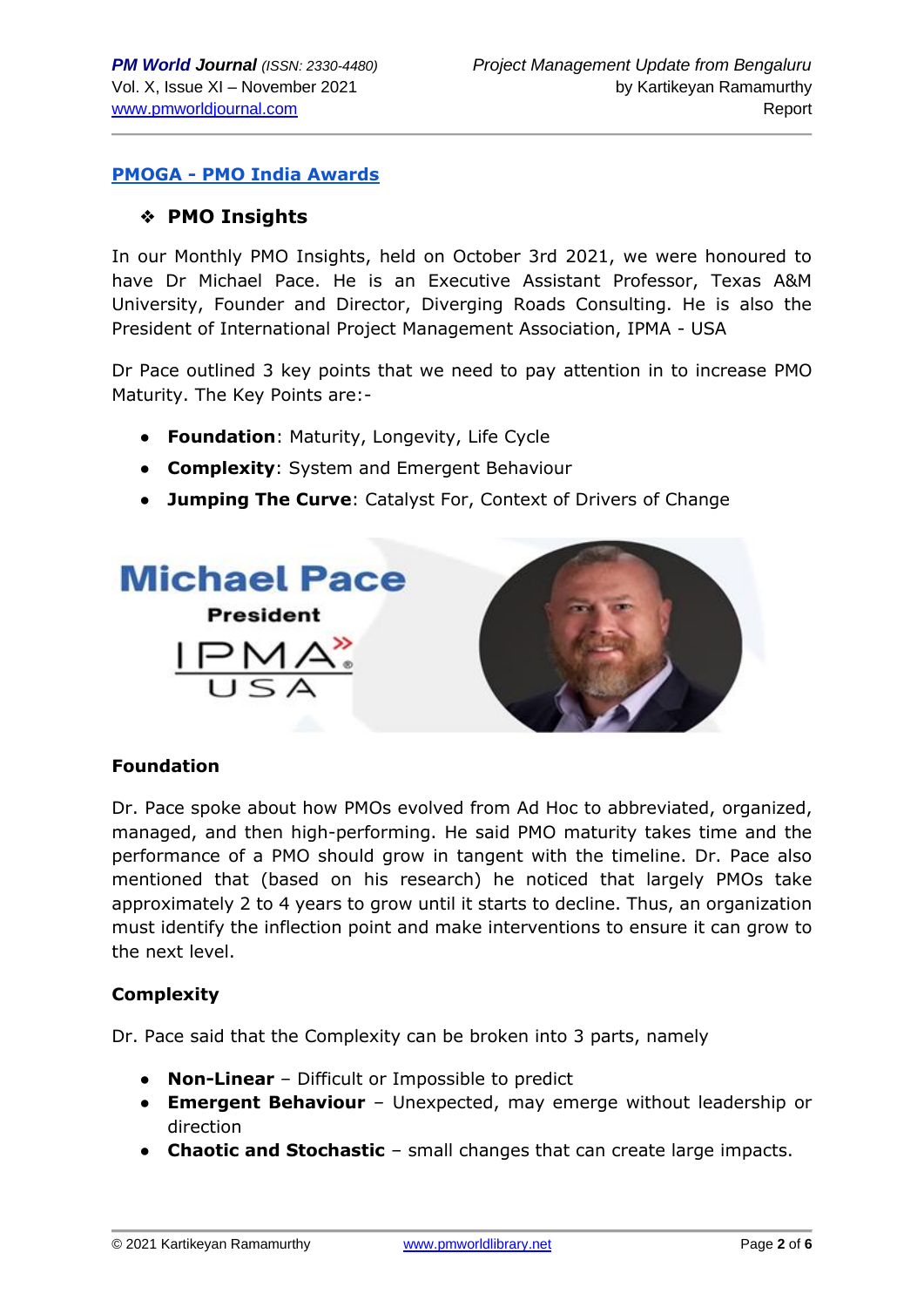He explained on how to manage the complexity in order to identify the inflection point and how to get to the next PMO maturity level by using Complex Adaptive Behaviour and Complex Adaptive System.

#### **Jumping The Curve**

Traditionally there are 3 types of PMO:

i. Supportive, ii. Controlling, iii. Directive.

Currently, there are many other types of PMO in the industry serving various purposes. Thus it is very important to know what type of PMO they are and what is the next level of maturity they wanted to grow. Dr. Pace mentioned for the PMO to grow to the next level, there are many reasons for it right from the change of management and the need of the organization to manage more mature projects. To ensure the transition to the next level happens PMO must be given executive support and to be as an independent business unit.

## ❖ **Collaboration with The PMO Leader**



PMOGA India Hub community is excited to announce our collaboration with The PMO leader, a prominent community backed by industry leaders and influencers solely from PMO and Project management expertise. We are launching a brand new podcast named "The PMO Super Star".

Project Management offices encounter various challenges ranging from overallocation of resources to value realization and buy-in from senior management. The PMO Superstar podcast invites Project management thought leaders to share their unique experiences and practices that help to convert you from a simple PMO to the PMO Super Star.

Our podcast is planned to launch in December 2021. Stay tuned for further updates.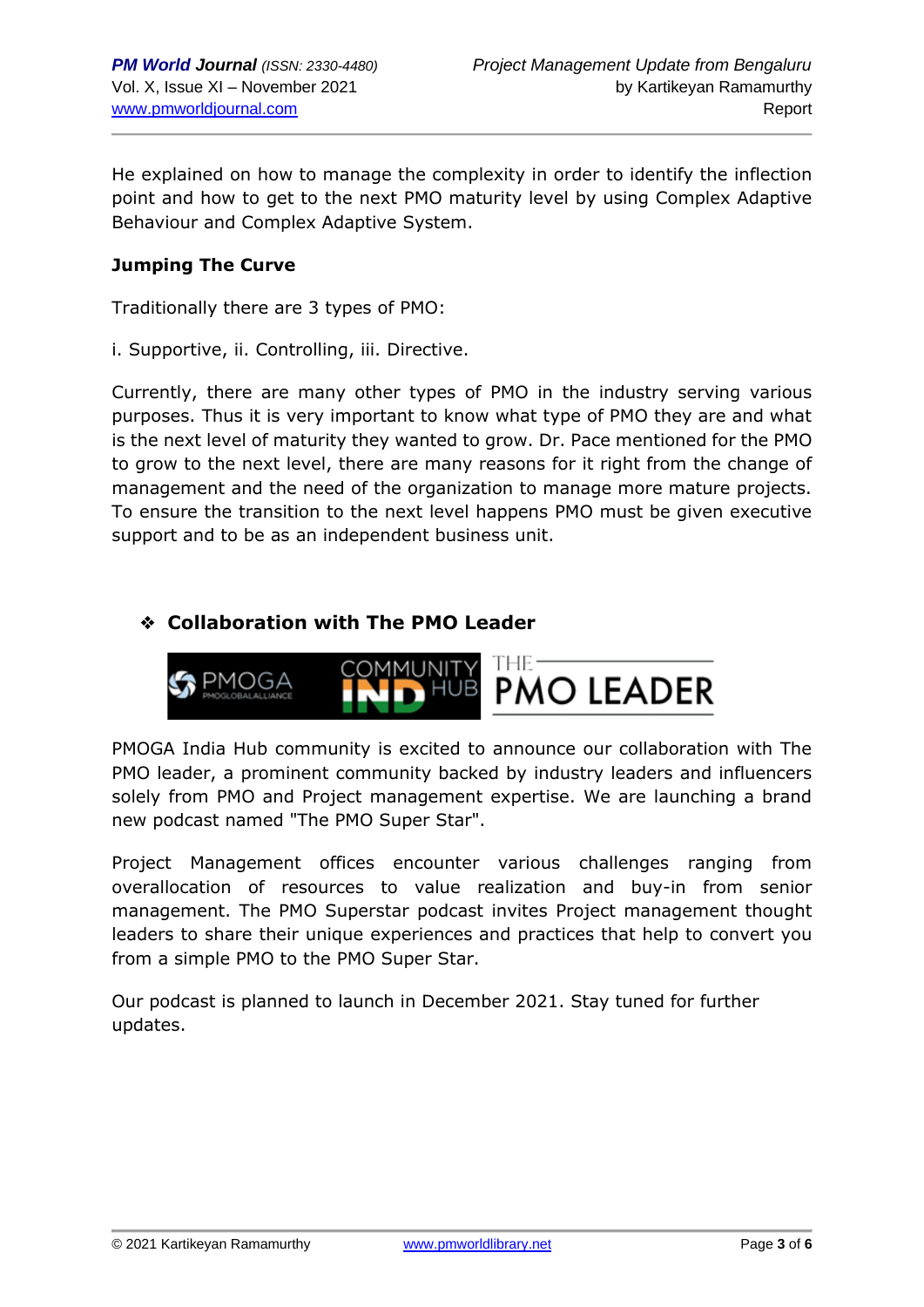## **Key Feature**

## **PMO Global Alliance - Launch of PMO Certified Consultant (PMO-CC)**



We are thrilled to announce the launch of the new **PMO-CC (PMO Certified Consultant)** certification, **issued by PMO Global Alliance.**

PMOGA has been working carefully for almost two years to design an innovative proposal, focusing on generating measurable benefits for our new certified consultants.

This way, the new PMO-CC certification is aligned with the leading trends for the future of professional certifications. It will be one more valuable credential issued by the largest global community of PMOs and go even further: Our goal is to establish a genuine alliance with our credential holders, supporting them in what really matters: generating leads and growing business opportunities.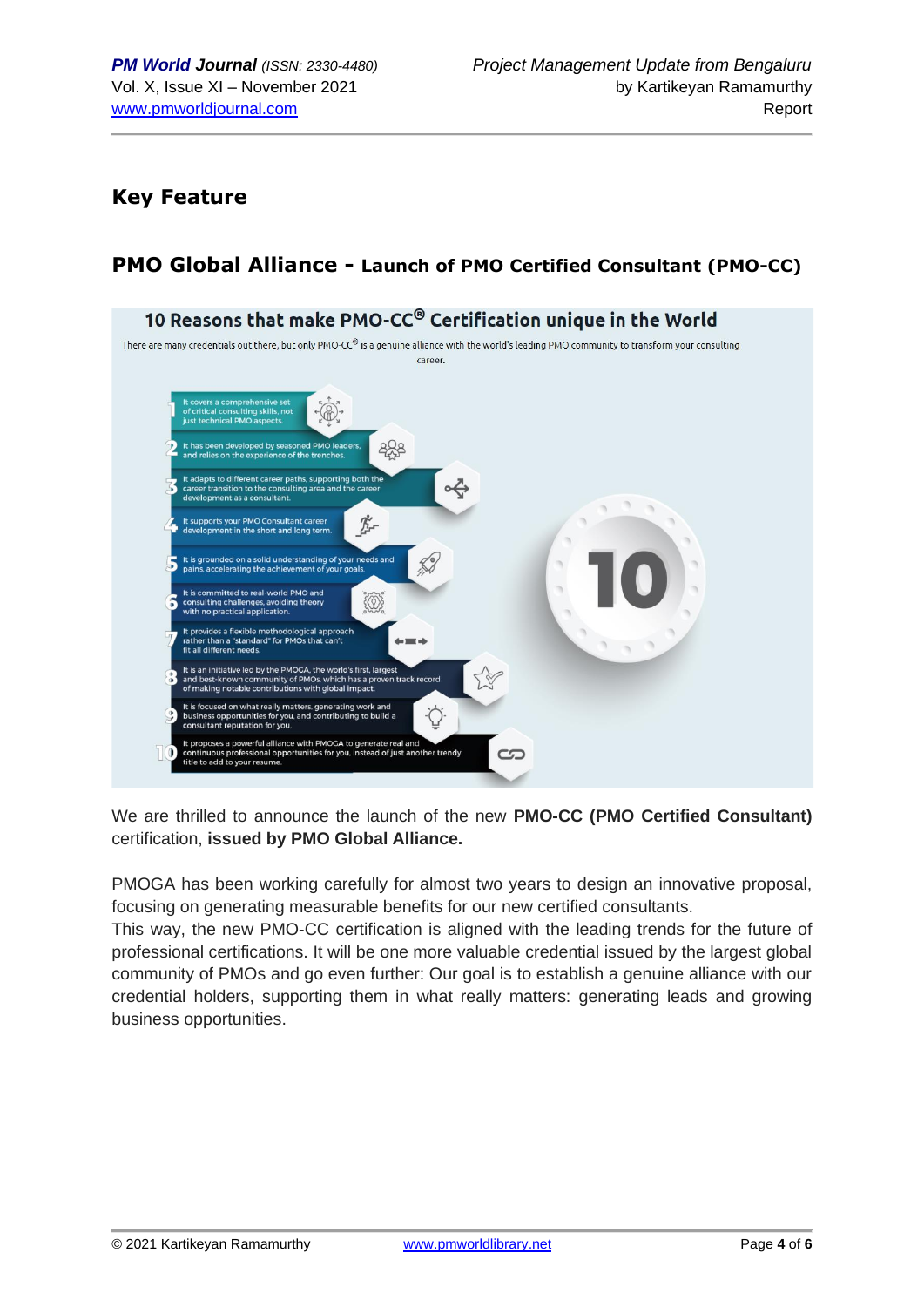

[PMOGA Certification Program: PMO-CP and PMO-CC Certifications](https://www.pmoga.world/certification)

#### **Acknowledgments and References:**

Inputs provided by: [Gaurav Dhooper,](https://www.linkedin.com/in/gaurav-dhooper-pal-i%C2%AE-pmi-acp%C2%AE-safe4%C2%AE-csm%C2%AE-lss-gb-b871a5a/) President PMOGA India Hub

Inputs provided by: [Gaurang Vora,](https://www.linkedin.com/in/gaurang-vora-a0255a1b/) Chair, PMO India Awards & Director, PMOGA India Hub

Inputs provided by: [Mani Selvan,](https://www.linkedin.com/in/maniselvanpml/) Director, PMOGA India Hub

Inputs provided by : [Sri Sudarshan,](https://www.linkedin.com/in/srisudharshanm/) Volunteer, PMOGA India Hub

[PMO Leadership Community for PMO Leaders, PMO teams, and PMO vendors](https://www.thepmoleader.com/)  [\(thepmoleader.com\)](https://www.thepmoleader.com/)

PMOGA LinkedIn Company Page: [PMO Global Alliance: My Company | LinkedIn](https://www.linkedin.com/company/pmoga/mycompany/)

India Community Hub LinkedIn group Page: **PMOGA India Community Hub | Groups |** [LinkedIn](https://www.linkedin.com/groups/13985237/)